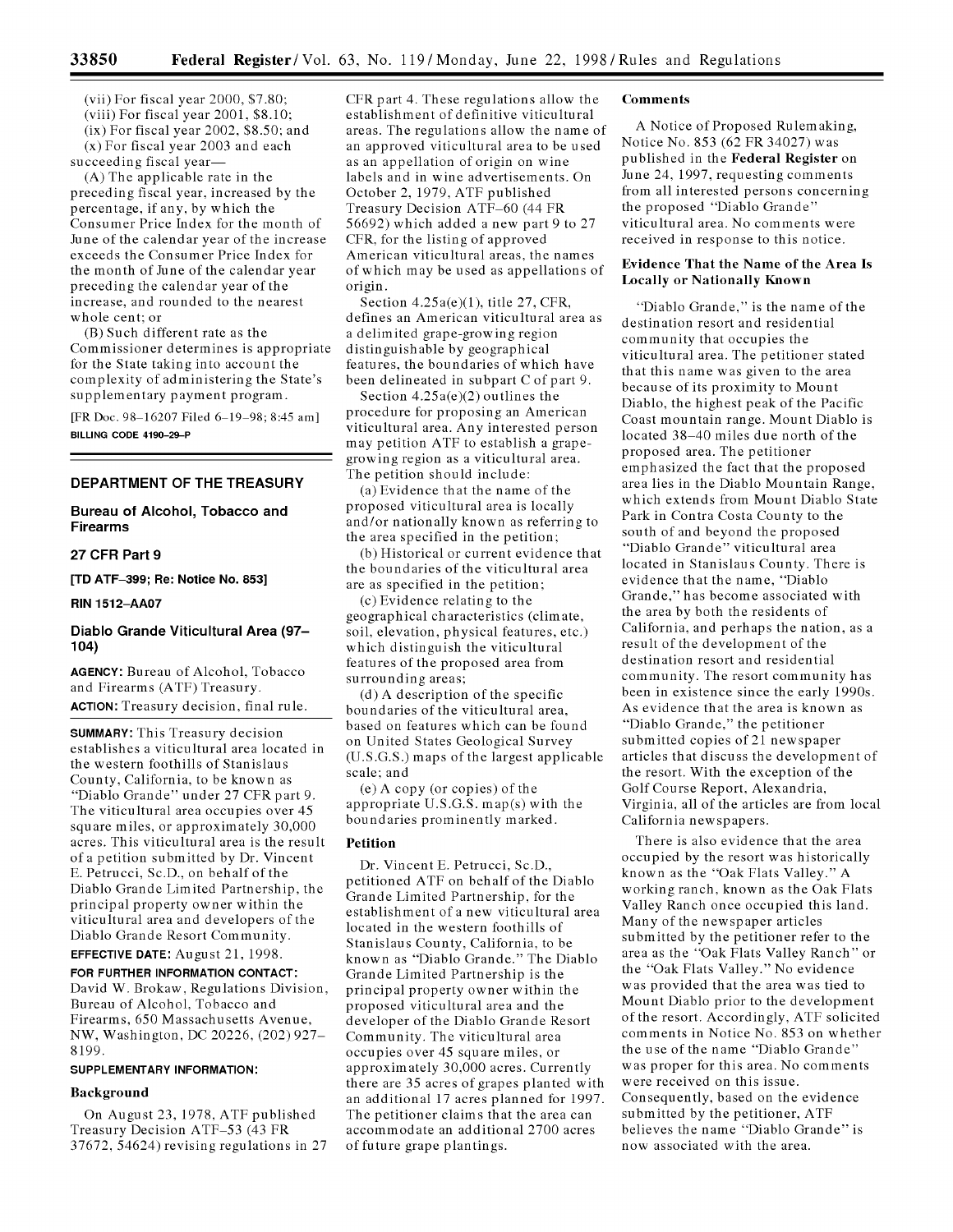#### **Historical or Current Evidence That the Boundaries of the Viticultural Area Are as Specified in the Petition**

As evidence that the boundaries of the viticultural area are as specified in the petition, the petitioner submitted a map titled, "Stanislaus County Vicinity Map" drawn **by** Thompson-Hysell Engineers. **A** more detailed map entitled "Concept Plan Diablo Grande," prepared **by** T.R.G. Land Resources, Inc., was also submitted. In addition, the petitioner submitted a newspaper article from The Modesto Bee dated June **28,** 1993, showing the boundary area (map) in respect to Interstate Highway 5, the city of Patterson, the City of Newman, and the Santa Clara County line. The border for "Diablo Grande" is illustrated on the "Stanislaus County Vicinity Map" and the maps in the newspaper article giving the location within Stanislaus County, California. The Modesto Bee article describes the site as being located about five miles west of Interstate 5 and seven miles southwest of Patterson consisting of gently sloping hills to steep ridges in the Diablo Range, an eastern arm of the Coast Ranges. The article further describes the site as encompassing portions of three major watersheds-Orestimba, Crow, and Salado Creeks.

# **Evidence Relating to the Geographical Features (Climate, Soil, Elevation, Physical Features, Etc.) Which Distinguish Viticultural Features of the Area From Surrounding Areas**

### **Climate**

The petitioner provided a table of heat summation in degree days illustrating the contrast in temperature between the viticultural area and areas immediately outside the viticultural area. The data was taken from four separate weather stations located in Newman (10 miles east), Westley (10 miles north), Tracy (25 miles north) and Modesto (30 miles northeast). The petitioner chose these areas because they were the closest areas with climate records. According to the table, the "Diablo Grande" viticultural area is 384 degree days warmer than Modesto, 191 degree days cooler than Newman, 243 degree days cooler that Tracy, and 1022 degree days cooler than Westley.

The petitioner submitted a four year record of rainfall spanning from 1992 to 1995 for the viticultural area. The petitioner also provided a table illustrating the contrast in monthly and annual rainfall in inches between the "Diablo Grande" viticultural area and areas immediately outside of the viticultural area. The rainfall data shows that the "Diablo Grande" viticultural

area has an annual rainfall 13.8% to 22.6% higher that the other four areas (Newman, Westley, Modesto, and Tracy). The higher rainfall in the viticultural area is due to its higher elevation (800 to 2600 feet) as compared to the other four areas which range in elevation from 40 to 300 feet. Rainfall generally occurs during the winter in all five areas, with little or no rainfall during the summer months.

Due to its elevation and the protective mountains, the viticultural area lies above the fog belt in contrast with areas immediately outside of the viticultural area. In the Newman, Patterson, and Westley areas, fog is a common occurrence throughout the rainy season in all but the foothill regions.

The predominant wind directions are from northeast to northwest in the "Diablo Grande" viticultural area due to the orientation of the many mini-valleys encompassing the area and the wind deflection caused by the hills surrounding these mini-valleys. This is a unique feature of the viticultural area's micro-climate as contrasted with the Newman/Westley areas where the reverse is true with the predominant winds coming from the northwest, typical of the flat lands outside of the viticultural area's perimeter.

# **Soils**

The soil characteristics of the "Diablo Grande" viticultural area are not only different and distinct from those of the lower foothills and Central Valley to the east and north, but they are also different from other areas of the Diablo Range to the south and west of the viticultural area.

The petitioner provided a general description of the soils in the form of a report entitled, "Diablo Grande Specific Plan Draft Environmental Impact Report" prepared **by LSA** Associates, Inc., Pt. Richmond, California for the Stanislaus County Department of Planning and Community Development. The petitioner also submitted a report from the Soil Conservation Service which recently mapped soils within the viticultural area and identified 16 major soil types.

Extensive soil sampling and detailed analysis (both physical and chemical) have been conducted at two different locations within the viticultural area. In December of 1989, thirteen samples were taken at various sites in the vicinity of the Oak Flat Ranch. In May of 1996, fourteen samples from Isom Ranch were collected and analyzed. A copy of this analysis was included with the petition.

These reports show that a majority of the soils found in the "Diablo Grande"

viticultural area are composed of the following series listed in approximate order of occurrence: Arburua loam, Wisflat sandy loam, Contra Costa clay loam, and San Timoteo sandy loam, with lesser amounts of Zacharias clay loam and gravelly clay loam. Most of the soils are complexes made up of two or more of these series as well as occasional rock outcrops of exposed sandstone and shale. In these complexes, the soil series are so intimately intermixed that it is not practical to separate them geographically.

The reports show that the soils within the viticultural area typically have slopes ranging from 30% to 75% and elevations from 400 to 2700 feet. An exception is the relatively minor Zacharias series which has slopes of 2% to 5% and elevations of 200 to 400 feet. The soils in the viticultural area are derived from sandstone and vary from shallow to very deep with most of the complexes showing moderate depth. The soils are well-drained to somewhat excessively-drained. Permeability varies from slow to moderately rapid, surface run-off rates are rapid and, according to the petitioner, the potential for water erosion can be severe. The petitioner provided a table giving a complete description of the characteristics for each soil type.

In contrast to the soils of the viticultural area, the soils of the surrounding areas are largely composed of different soil series with different characteristics, including elevations and slopes. The petitioner provided an exhibit defining the various soil series and soil types, and an exhibit with aerial photographic maps showing soil type location by map numbers.

While most of the soil series which are found within the "Diablo Grande" viticultural area can also be found in the nearby surrounding areas, these series represent very small portions of the total in those surrounding areas. Additionally, many of the soil series which make up the major soil types of the surrounding areas are not found at all within the viticultural area. These soil types include Capay clay, Vernalis clay loam, Stomar clay loam, Chaqua clay loam, Calla clay loam, Carbona clay, Alo clay, Vaquero clay, **El** Salado loam and fine sandy loam. These series are found to the east and north of the viticultural area. Most of these series have slopes of 0% to 2% and elevations of 25 to 400 feet with four of these series having slopes up to 8%, 15%, 30%, and 50% respectively and elevations from 300 to 1600 feet.

There is another major difference between the "Diablo Grande"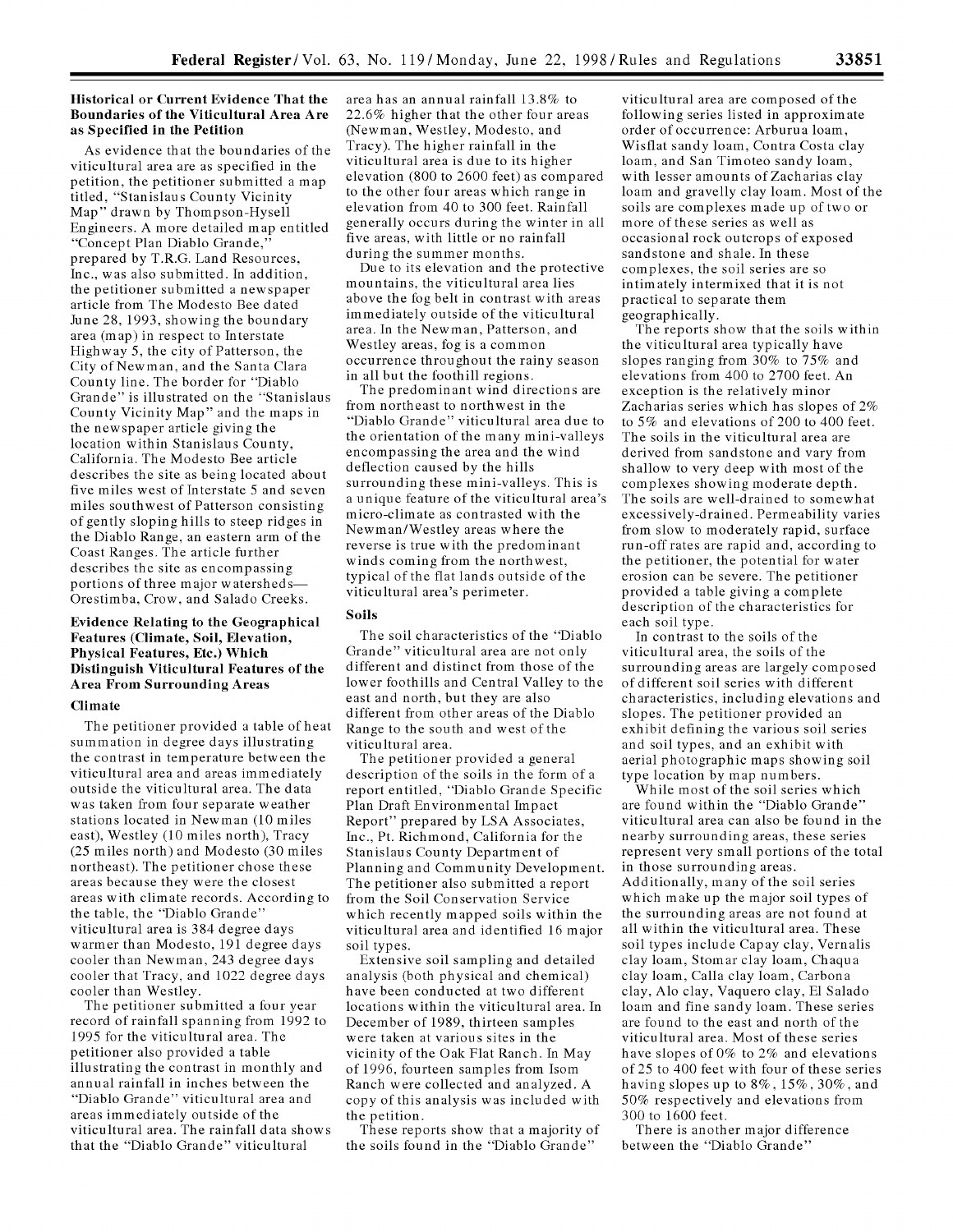viticultural area soils and most of those to the east and north. The "Diablo Grande" soils are residual soils formed from sedimentary deposits of sandstone and calcareous sandstone while most of the surrounding soils are from alluvial deposits of mixed rock parent material having lower slopes and elevations.

The area surrounding the "Diablo Grande" viticultural area to the west and south includes the Orestimba Creek Canyon beyond which lies a more rugged portion of the Diablo Range. Much of the land directly west of the viticultural area is part of the Henry W. Coe State Park and although this area includes some of the same soil series as the "Diablo Grande" viticultural area, there are also many new series including Gonzaga clay, Honker clay, Franciscan clay loam, Vellecitos clay, Gaviota gravelly loam, Henneke clay, Hentine loam, and Hytop clay. These soils generally have slopes of 30% to 75% and elevations of 700 to 3300 feet.

#### Topography

The geography of the viticultural area sets it apart from the surrounding areas in several respects. Three main water courses traverse the area: Salado Creek, Crow Creek, and Orestimba Creek. Salado and Crow Creek traverse the area from the vicinity of Mikes Peak along the western boundary of the viticultural area, northeast and east respectively, toward Interstate 5. Orestimba Creek traverses the southwestern and southern boundary line as it flows eastward.

Current vineyard plantings are at elevations ranging from 1000 feet mean sea level (msl) near the vineyard located in the vicinity of the Oak Flat Ranch to **1800** feet msl at the Isom Ranch. These vineyard site elevations are the highest elevations where grapes are grown in Stanislaus County. This contrasts with other Stanislaus County vineyards outside the "Diablo Grande" viticultural area where grapes are grown at elevations ranging from 70 to 90 feet at Modesto to 300 to 340 feet at the base of the foothills near Patterson where a newly planted vineyard (1996) of 90 acres exists approximately 4.2 miles east of the viticultural area boundary. The petitioner distinguishes this vineyard site from the "Diablo Grande" viticultural area by noting that the Patterson site is 340 feet lower and has a soil type which is all Vernalis-Zacharias complex with 0% to 2% slopes. These conditions do not exist in the "Diablo Grande" viticultural area.

The topographic features of the viticultural area include many "minivalleys" as a result of its mountainous structure. This provides several attributes not found in the vineyards

planted on the flat lands in the interior of Stanislaus County. Grapes grown on the terraced hillsides of the viticultural area are subject to a mesoclimate (or topoclimate or site climate) which can vary from the general macroclimate due to differences mainly in elevation and slope. Thus, site selection becomes an important feature when working with this type of topography as contrasted to the flat lands of 1% to 2% slopes. There is the opportunity to grow grapes on slopes  $(15\% - 30\%)$  that have western, eastern, southern, or northern exposure or any combination of all four slope exposures.

The petitioner provided a diagram purporting to show how mesoclimates are influenced by sloping contour topography. The southern and western slopes receive a greater exposure to sunshine and, therefore, accumulate more heat units than the northern or eastern slopes. It is this difference in sunshine and heat that makes the viticultural area's mesoclimate. According to the petitioner, grapes grown on all four slope exposures, when harvested together and crushed as one lot, make wines that differ considerably from grapes grown on the lower elevation flat lands. The petitioner claims that this is the key factor which makes the viticultural area wines distinct from those of the surrounding area. In support of this claim the petitioner provided several letters from staff members at the Viticulture and Enology Research Center, California State University, Fresno and winemakers. These letters indicate that wines made from grapes grown in the "Diablo Grande" viticultural area exhibit characteristics distinctive enough to deserve consideration for a specific appellation. ATF has concluded that there is sufficient evidence to establish the "Diablo Grande," area as a distinct viticultural area under 27 CFR part 9.

# Geographic Brand Names

**A** brand name of viticultural significance may not be used unless the wine meets the appellation of origin requirements for the geographic area named. See **27** CFR 4.39(i). Consequently, establishment of this viticultural area would preclude the use of the term "Diablo Grande" as a brand name for a wine, unless the wine can claim "Diablo Grande" as an appellation of origin, or complies with one of the exceptions in the regulation.

#### **Boundaries**

The boundary of the "Diablo Grande" viticultural area may be found on four United States Geological Survey

Quadrangle 7.5 minute series (Topographic) maps, entitled Patterson Quadrangle, California-Stanislaus Co., Copper Mtn. Quadrangle, California-Stanislaus Co., Wilcox Ridge, California-Stanislaus Co., and Orestimba Peak, California-Stanislaus Co.

#### Paperwork Reduction Act

The provisions of the Paperwork Reduction Act of 1995, 44 U.S.C. Chapter **35,** and its implementing regulations, 5 CFR part 1320, do not apply to this final rule because no requirement to collect information is imposed.

#### Regulatory Flexibility Act

It is hereby certified that this regulation will not have a significant economic impact on a substantial number of small entities. The establishment of a viticultural area is neither an endorsement nor approval **by ATF** of the quality of wine produced in the area, but rather an identification of an area that is distinct from surrounding areas. **ATF** believes that the establishment of viticultural areas merely allows wineries to more accurately describe the origin of their wines to consumers, and helps consumers identify the wines they purchase. Thus, any benefit derived from the use of a viticultural area name is the result of the proprietor's own efforts and consumer acceptance of wines from a particular area. No new requirements are imposed. Accordingly, a regulatory flexibility analysis is not required.

#### Executive Order **12866**

It has been determined that this regulation is not a significant regulatory action as defined in Executive Order 12866. Accordingly, this final rule is not subject to the analysis required **by** this Executive Order.

#### **Drafting Information**

The principal author of this document is David W. Brokaw, Regulations Branch, Bureau of Alcohol, Tobacco and Firearms.

#### **List of Subjects in 27 CFR Part 9**

Administrative practices and procedures, Consumer protection, Viticultural areas, and Wine.

#### Authority and Issuance

Title **27,** Code of Federal Regulations, part 9, American Viticultural Areas, is amended as follows: